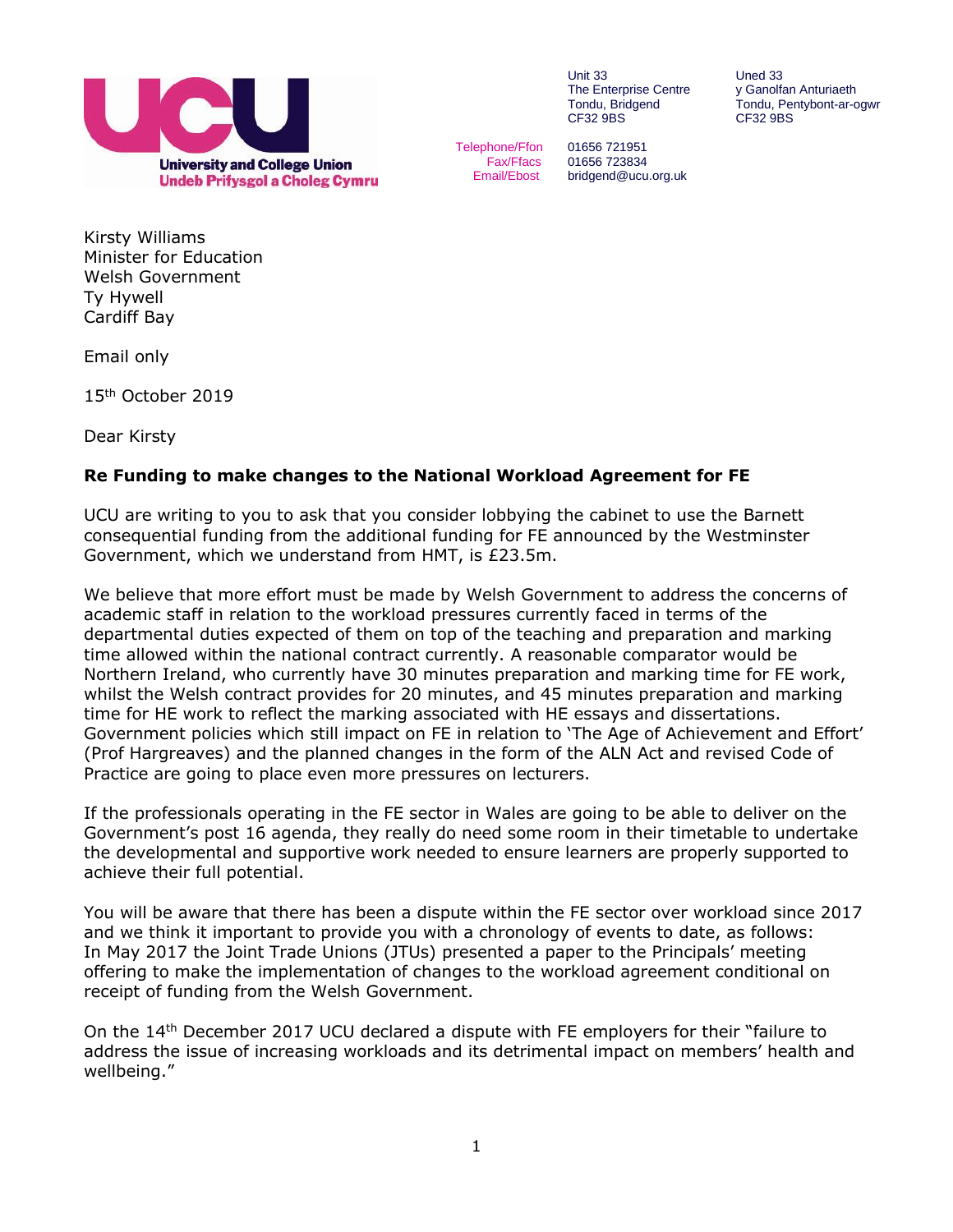In January 2018 the Principals were of the view that "they do not wish to enter into negotiation on either the Common Contract or the National Workload agreement." In February 2018 the Principals agreed to meet with the "purpose of the meeting being to commence a process by which we can reach a mutual agreement on the management of workloads across Wales." On the 7<sup>th</sup> February 2018 UCU agreed to call off the dispute if CC engaged through the national negotiating forum to deliver agreements on the following:

- 1. Include wording in the National Workload Agreement which recognises the delivery of HE in FE and reflects the HE contract. The narrative will allow flexibility to deliver the principles at a local level, depending on individual workloads of staff delivering HE in FE.
- 2. Establish a sub-group of the national negotiating body to look at the issue of data collection and its impact on workload.
- 3. Include wording in the National Workload Agreement which recognises the additional workload created by significant administrative tasks associated with course tutorship and quality, again to be agreed locally within band of tariffs.

UCU received no response to the request and again issued a dispute over "refusal to engage in workload negotiations" in August 2018. On  $5<sup>th</sup>$  March 2019 Principals responded to the Joint Trade Unions with a written paper outlining that it was prepared to negotiate. At that time the Principals stated that they "do not and cannot at this time accept the proposal for a general reduction of teaching time to 22 hours per week." But agreement was reached to allow the drafting group to look at the issues of time for course leadership, HE in FE and remission time to prepare for the delivery of HE provision new to a member of staff.

The drafting group was unable to agree any form of wording acceptable to all around the table. This resulted in making only one substantive proposal, which is to capture the 20 minutes for preparation and marking associated with every teaching hour in the National Workload Agreement. It currently only sits within the Part Time version of the National Contract.

The dispute over the refusal to engage is now at an end, and the original dispute will be withdrawn today, in order to run a new dispute with all the academic unions involved.

The key issue is the number of teaching hours which the contract requires the lecturer to teach per week. The current maximum is 24, with 8 hours preparation and marking time, leaving only 5 hours in which to do all the departmental duties associated with those 24 hours of teaching. The cost of reducing the weekly maximum teaching hours is £6m per hour, according to figures provided by ColegauCymru. Five hours is not sufficient to support learners to achieve their potential, which is why staff end up working excessive hours to ensure their learners succeed. The majority of learners in FE are succeeding and workload is excessive, as evidenced by the governments own workload survey.

We have outlined the chronology of the dispute above in an attempt to demonstrate that it is extremely likely that the sector could face significant disruption if we cannot find the funding to start to make the changes needed within the National Workload Agreement for lecturing staff. Indeed we share the view that we will face another round of industrial action by all academic unions, not just UCU, if this matter is not addressed.